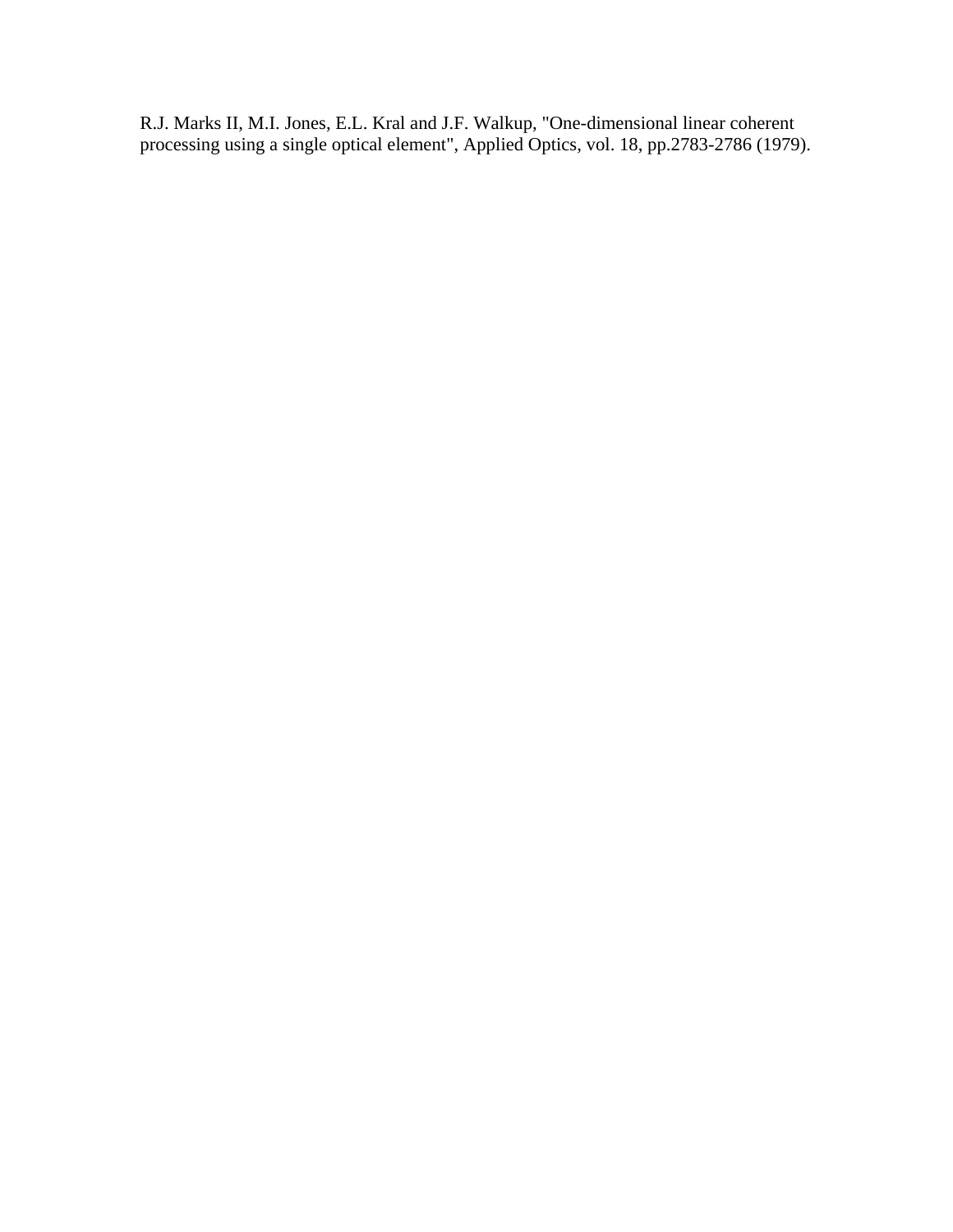# **One-dimensional linear coherent processing using a single optical element**

Robert J. Marks 11, Mike 1. Jones, E. Lee Kral, and John F. Walkup

A coherent processor is presented which is capable of performing a large class of 1-D linear space-variant operations. The only components of the processor are a 1-D input, a mask whose transmittance is specified by the desired linear operation, and an output plane. Compared with other 1-D processors, this processor has advantages of real space compactness and total elimination of vignetting. Experimental results are presented for the specific operations of convolution and spectrum scaling.

#### **1. Introduction**

A generalized technique for coherent linear spacevariant processing was initially discussed by Cutrona.1 Alternate techniques for performing 1-D space-variant operations have recently been reported. $2-4$  Each of these processors requires a 1-D input, a mask (whose transmittance determines the linear operation), and a system of cylindrical and/or spherical lenses. In this paper, we describe such a processor which requires only a single optical element. Real space compactness and vignetting elimination are achieved. An inherent assumption in the design is that the processor's output intensity (rather than phase and amplitude) is of interest. As will be shown, however, the output's phase and amplitude can be preserved by the simple inclusion of a lens immediately prior to the processor output plane.

# 11. **Preliminaries**

A linear space-variant operation can be described via the superposition integral:

$$
g(x) = \int_{-\infty}^{\infty} u(\xi)h(x;\xi)d\xi.
$$
 (1)

Here,  $g(\cdot)$  is the output of a system with line-spread function (impulse response)  $h(\cdot,\cdot)$  corresponding to an input  $u(\cdot)$ .

Received 16 October 1978.

0003-6935/79/162783-04\$00.50/0.

(© 1979 Optical Society of America.

We will show that the familiar Fourier transform configuration shown in Fig. 1 is capable of performing the general space-variant operation.<sup>5</sup> A 1-D input  $u(\xi)$ is placed in plane *P1,* directly adjacent to a mask with transmittance  $H(f_x;\xi)$  given by

$$
H(f_x;\xi) = \int_{-\infty}^{\infty} h(x;\xi) \exp(j2\pi f_x x) dx.
$$
 (2)

The spatial frequency variable  $f_x$  is measured by dividing the actual vertical spatial displacement in plane P1 by  $\lambda$ <sub>b</sub>, where  $\beta$  is the focal length of the spherical lens, and  $\lambda$  is the wavelength of the coherent plane wave illumination. Note, through Fourier transform inversion, that

$$
h(x;\xi) = \int_{-\infty}^{\infty} H(f_x;\xi) \exp(-j2\pi f_x x) df_x.
$$
 (3)

The product  $u(\xi)H(f_{x};\xi)$  is Fourier transformed by the thin lens in Fig. 1 to give incident on plane P2 the field amplitude $6,7$ 

$$
g_0(x;\nu) = \iint_{-\infty}^{\infty} u(\xi)H(f_x;\xi) \exp[-j2\pi(f_x x + \xi \nu)]df_x d\xi, \quad (4)
$$

where  $\nu$ , the frequency variable associated with  $\xi$ , is measured identically to the method described for  $f_x$ . From Eq. (3), it follows that

$$
g_0(x;\nu) = \int_{-\infty}^{\infty} u(\xi)h(x;\xi) \exp(-j2\pi\nu\xi) d\xi.
$$
 (5)

Comparing with the superposition integral in Eq. (1), we conclude

$$
g(x) = g_0(x;0). \tag{6}
$$

That is, the desired 1-D output lies along the x axis in plane P2 of the processor. The familiar thin lens Fourier transform configuration of Fig. 1 is thus seen to be capable of performing a wide class of linear space-variant operations.

Robert J. Marks II is with University of Washington, Department of Electrical Engineering, Seattle, Washington 98195; the other authors are with Texas Tech University, Department of Electrical Engineering, Lubbock, Texas 79409.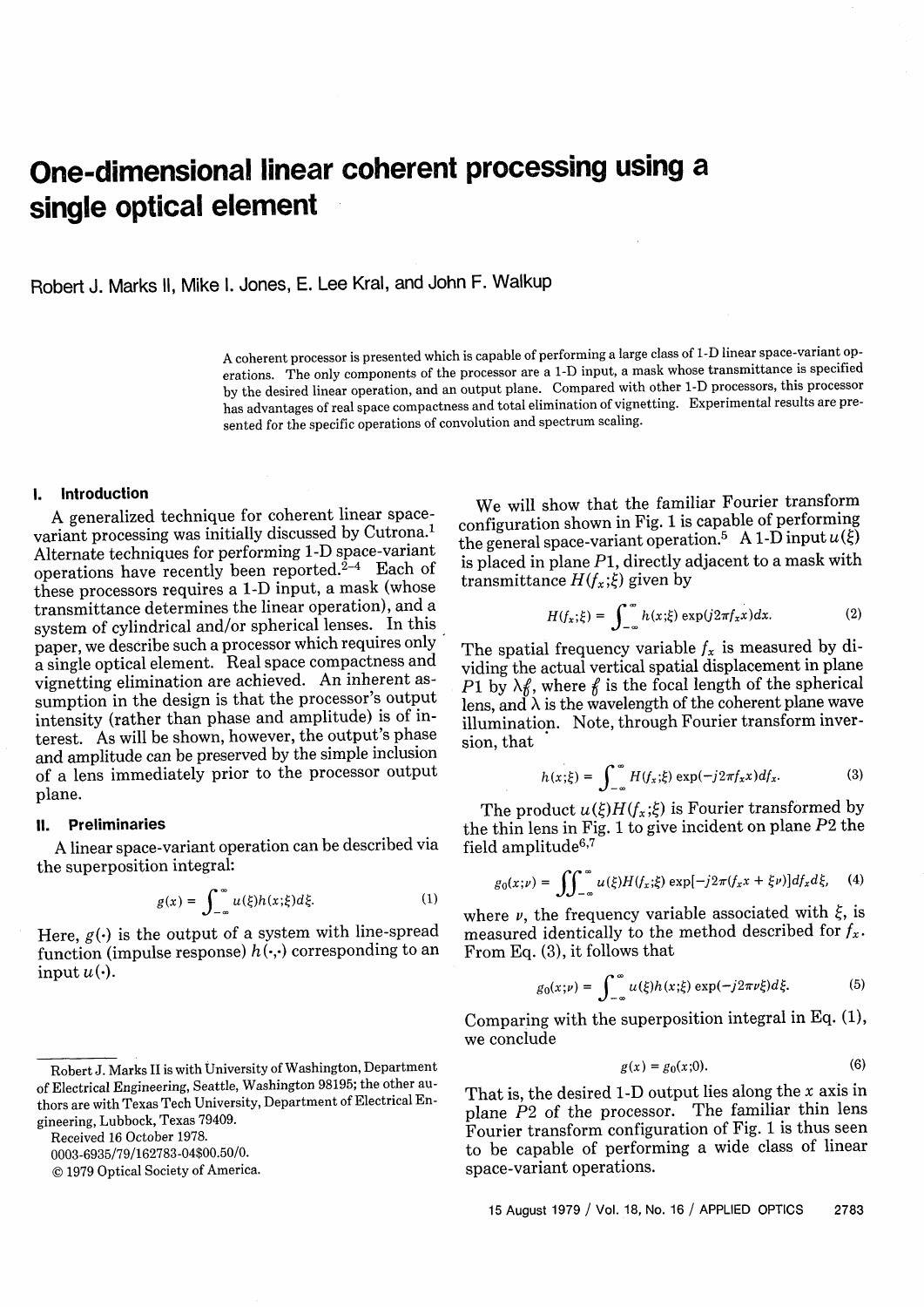

Fig. 1. A coherent processor for performing 1-D space-variant operations. The desired output appears along the x axis in plane P2.



Fig. 2. The generalized single optical element 1-D space-variant processor requires only an input  $u(\cdot)$ , a mask  $T(f_x;\xi)$ , and an output plane.

# **111. Single Optical Element Processor**

If we are interested only in the intensity distribution on plane  $P2$  of Fig. 1, the input transmittance and mask can be moved directly adjacent the spherical lens.8 The lens transmittance can now be included on the mask to give a revised mask transmittance of

$$
T(f_x;\xi) = H(f_x;\xi) \exp\left\{\frac{-j\pi}{\lambda \beta} \left[\xi^2 + (\lambda \beta f_x)^2\right]\right\}.
$$
 (7)

(Recall  $x = \lambda f_x$  is the vertical displacement on plane *P1.)* The resulting processor, pictured in Fig. 2, requires only a 1-D transmittance placed adjacent a mask. It is difficult to imagine a coherent processor in more compact form. Note also that vignetting<sup>8</sup> is totally eliminated. The actual field amplitude incident on plane P2 of this processor can easily be shown to be8

$$
\hat{g}_0(x;\nu) = g_0(x;\nu) \exp\left\{\frac{j\pi}{\lambda \delta} \left[x^2 + (\lambda \delta \nu)^2\right]\right\}.
$$
 (8)

The intensity distribution on the output planes of the processors in Figs. 1 and 2 are identical, that is,

$$
|\hat{g}_0(x;\nu)|^2 = |g_0(x;\nu)|^2. \tag{9}
$$

The desired modulus squared of the space-variant operation result can be viewed along the x axis of the processor's output plane. Note that the phase term in Eq. (8) can be removed simply by placing a convex lens of focal length  $f$  immediately prior to the processor output. Since we are interested in only the field amplitude along the x axis, a cylindrical lens would also suffice. In either case, the processor output would yield the desired result both in amplitude and phase. This condition, for example, would be required if further processing were to be performed on the system output.

# **IV. Examples**

We now present two example applications of the single optical element 1-D space-variant processor with experimental results.

#### A. Convolution (Space Invariant)

The linear operation of convolution is defined as

$$
g(x) = \int_{-\infty}^{\infty} u(\xi)h(x - \xi)d\xi.
$$
 (10)

From Eq. (2) it follows that

$$
H(f_x;\xi) = \hat{H}(f_x) \exp(j2\pi f_x \xi), \qquad (11)
$$

where  $\hat{H}(f_x)$  is related to  $h(x)$  by a Fourier transform:

$$
\hat{H}(f_x) = \int_{-\infty}^{\infty} h(x) \exp(j2\pi f_x x) dx.
$$
 (12)

The desired mask transmittance is thus

$$
T(f_x;\xi) = \hat{H}(f_x) \exp\left[\frac{-j\pi}{\lambda \xi} (\xi - \lambda \xi f_x)^2\right].
$$
 (13)

The exponential term is recognized as the transmittance of a cylindrical lens with focal length  $f_c = f/2$  rotated  $45^{\circ}$  in the  $(\xi, f_x)$ -plane. We thus can generate the T mask by placing a 1-D transmittance of  $\hat{H}(f_x)$  adjacent to a rotated lens.

An interesting, although trivial, application of the convolution processor is 1-D unit magnification imaging. Since the corresponding  $\hat{H}(f_x)$  is identically one for all  $f_x$ , this operation can be achieved with only the **450** rotated cylindrical lens.

The experiment chosen to illustrate the convolution processor is the performance of an autoconvolution of a single pulse [Fig. 3(a)]. The result is shown in Fig. 3(b). The squared modulus of the result is pictured in Fig. 3(c). This is the intensity distribution we should observe along the x axis of the processor output.

The line-spread function pictured in Fig. 3(a) can be expressed as



Fig. 3. Convolving the pulse in (a) with itself gives the result in (b). The output of the 1-D convolution processor will give the intensity distribution shown in (c).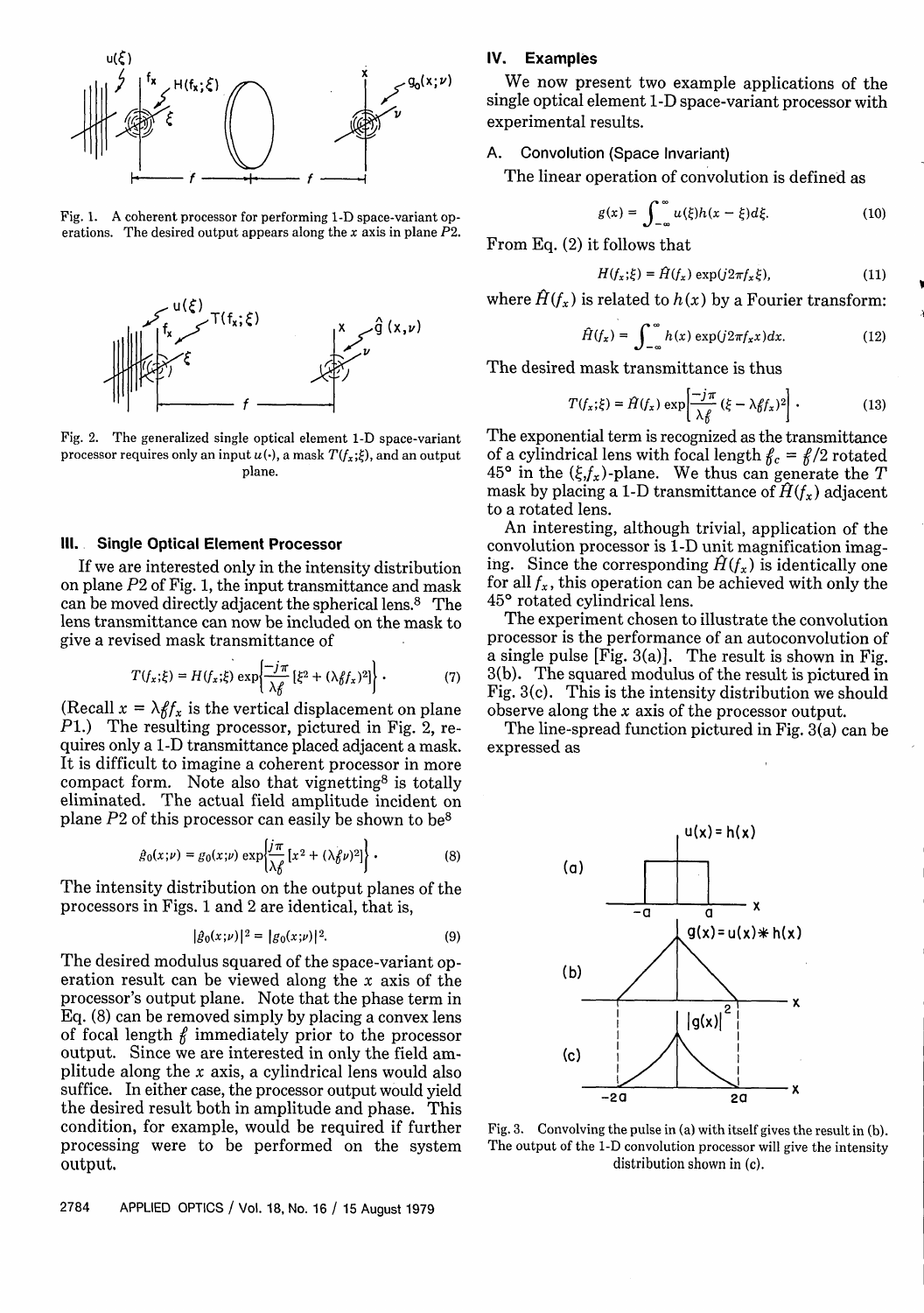

Fig. 4. A scheme for recording the mask required for the convolution processor. The transforming cylindrical lens has twice the focal length of the rotated cylindrical lens.

$$
h(x) = \begin{cases} 1; & |x| \le a \\ 0; & |x| > a \end{cases}
$$
 (14)

where  $2a$  is the pulse width. It follows that the desired mask transmittance is

$$
T(f_x;\xi) = 2a \operatorname{sinc}(2af_x) \exp\left[\frac{-j\pi}{\lambda \frac{\xi}{\beta}} (\xi - \lambda \frac{\xi}{f_x})^2\right],\tag{15}
$$

where sincx =  $(\sin \pi x)/\pi x$ .

The mask transmittance is generated as shown in Fig. 4.9 This impulse response  $h(x)$ , pictured in Fig. 3(a), is placed on P1 and is Fourier transformed by a single cylindrical lens. Thus, the desired  $\hat{H}(f_x)$  is incident on plane P2, where it is multiplied by the transmittance of the rotated cylindrical lens. Note that in order for  $f<sub>r</sub>$  to be measured in the previously discussed manner, we require that the transforming lens have twice the focal length of the rotated lens.

Except for coordinate reversal, the field amplitude which exits plane  $P2$  is the desired relationship for  $T(f_x;\xi)$ . To holographically record this relation, To holographically record this relation, spherical lenses  $L_a$  and  $L_b$  perform a conventional imaging operation onto plane P3, which is also illuminated by a planar reference beam  $e^{j\phi}$ . The photosensitive medium in plane P3, when processed, will then serve as the holographic mask for the processor in Fig. 2.

By using the same pulse in Fig. 3(a) as the processor input, convolution is performed. A picture of the processor output is shown in Fig. 5, and a 1-D scan of the  $x$  axis is shown in Fig. 6. As can be seen, the result compares favorably with Fig. 3(c).

## B. Spectrum Scaling (Space Variant)

A second example application of the single optical element processor is in the scaling of the Fourier transform or spectrum of a 1-D signal. The inputoutput relationship here is given by

$$
g(x) = \int_{-\infty}^{\infty} u(\xi) \exp\left(\frac{-j2\pi}{M\lambda \xi} x \xi\right) d\xi,
$$
 (16)

where  $M$  is a dimensionless scaling factor. The spectrum of  $u(\cdot)$  can be written as

$$
U(\nu) = \int_{-\infty}^{\infty} u(\xi) \exp(-j2\pi\nu\xi) d\xi.
$$
 (17)

Comparing with Eq. (16), we conclude that

$$
g(x) = U[x/(M\lambda_f^2)].
$$
 (18)



Fig. 5. The output of the convolution processor for a double pulse input. The intensity distribution along the  $x$  axis should be the same as Fig. 3(c).



Fig. 6. A scan of the x axis of Fig. 5. The results compare favorably with Fig.  $3(c)$ .



Fig. 7. A processor for performing spectrum scaling. The slope of the slit is equivalent to the spectral magnification.

15 August 1979 / Vol. 18, No. 16 / APPLIED OPTICS 2785